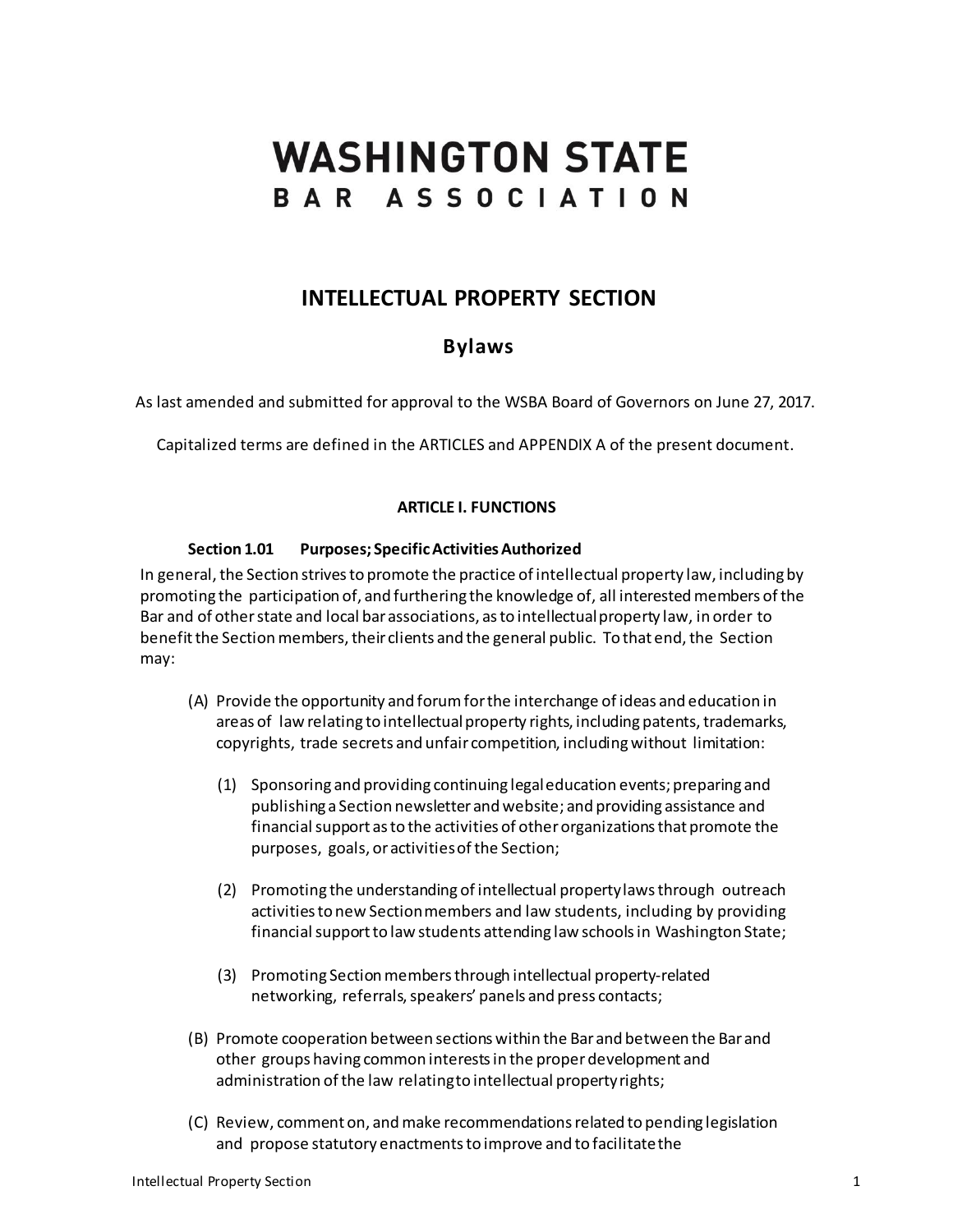administration of justice within the Section'sareaof interest;

- (D) Promote the development of industry and the useful arts by encouraging the establishment, maintenance, respect for and utilization of intellectual property rights that fairly balance the limited monopoly enjoyed by the owner of intellectual property rights with the benefit to society derived from the creation of useful subject matter protectable by those rights;
- (E) Assistin familiarizing othermembers ofthe Barwith intellectual property law; and
- (F) Undertake such other service as may be of benefit to the Section members, the profession and the general public.

# **Section 1.02** Limitations; Specific Activities Not Authorized

The Section may not:

- (A) Administer examinations and reviewlawyers' character and fitnessto practice law;
- (B) Inform and advise lawyers regarding their ethical obligations;
- (C) Administer a systemof disciplineof its Section members, conduct audits of lawyers' trust accounts, or maintain a lawyers' fund for client protection;
- (D) Take positions on issues concerning the politics orsocial positions of foreign nations;
- (E) Take positions on politicalor social issues which do notrelate to oraffectthe practice of law or the administration of justice; or
- (F) Support or oppose, in an election, candidatesforpublicoffice.

# **Section 1.03 Limitations**

These Bylaws have been adopted subjectto the applicable Washington Statutes and the bylaws of the Bar.

# **Section 1.04 PrincipalOffice**

The principal office of the Section shall be maintained in the offices of the Bar.

# **Section 1.05 Fiscal Year**

The fiscal year of the Section shall coincide with that of the Bar.

# **ARTICLE II. MEMBERSHIP**

# **Section 2.01 Enrollment**

- (A) Voting Membership: Any Active member in good standing of the Barmay enroll as a voting member of the Section upon request and payment of annual Section duesin the amount and forthe purpose approved by the Board of Governors ofthe Bar.
- (B) NonvotingMembership: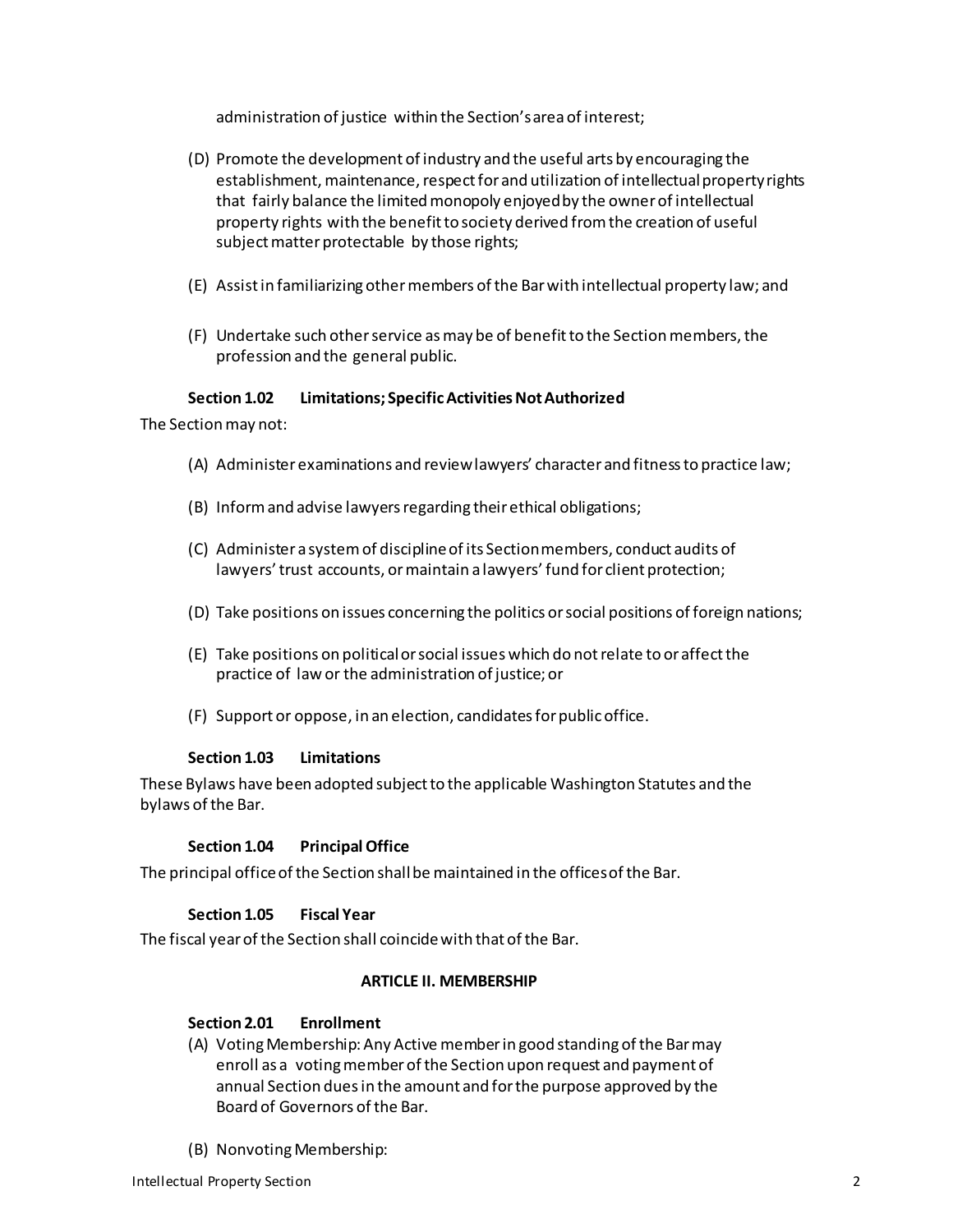- (1) Student:Any student during a period when suitably enrolledin an accredited law school may enroll as a nonvoting member of the Section upon request and payment of annual Section duesin the amount and forthe purpose approved by the Board of Governors ofthe Bar.
- (2) Subscribers: Any Emeritus Pro Bono member of the Bar pursuant to APR 8(e), Judicial member, Inactive member of the Bar, House Counsel under APR 8(f), professor at a Washington law school (whether licensed in Washington or not), or any lawyer who is a full time lawyer in a branch of the military who is stationed in Washington but not licensed in Washington may enroll as a nonvoting Subscriber to the Section upon request and payment of annual Section dues in the amount and for the purpose approved by the Board of Governors of the Bar.
- (3) Patent Agents and other Non-Lawyer Subscribers: Any patent agent and other non-lawyermay request enrollment as a non-voting, non-lawyer Subscriber of the Section by written request to the Executive Committee and become enrolled upon approval of the Executive Committee, which approval may be withdrawn at any time, and payment of annual Section dues in the amount and for the purpose approved by the Board of Governors of the Bar.

# **Section 2.02 The Membership**

Members enrolled as provided in Section 2.01shall constitutethe membership of the Section.

# **Section 2.03 Dues**

Section duesshall be paid annually in advance. Any person who failsto pay the annual dues as required shall ceaseto be a memberof the Section.

# **ARTICLE III. MEETINGS OF THE MEMBERSHIP**

# **Section 3.01** Annual Meeting of the Section Membership

The annual meeting of the Section shallbe heldat a time and location established by the Executive Committee.

# **Section 3.02 Quorum**

The members of the Section present at any meeting shall constitute a quorum for the transaction of business.

# **Section 3.03 ControllingVote**

Action of the Section shall be by majority vote of the members present.

# **Section 3.04 Special Meetings**

Special meetings of the Section membership may be called by any Officer at such time and place as the Officeror Officers may determine.

# **ARTICLE IV. THE EXECUTIVE COMMITTEE**

# **Section 4.01 Powers and Duties**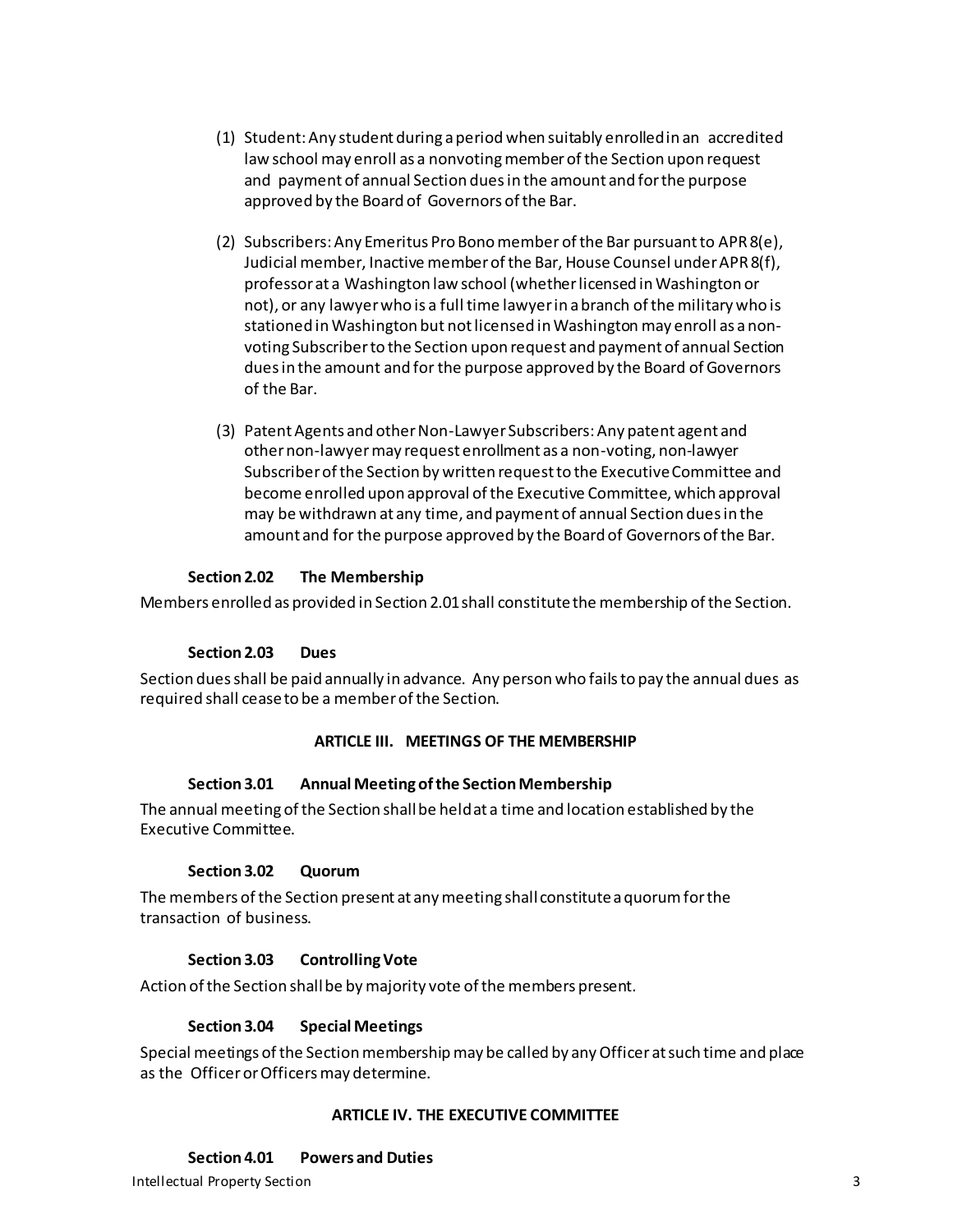The Executive Committee shall be vested with the powers and duties necessary forthe administration ofthe affairs of the Sectionand performduties assigned to it by the Board of Governors ofthe Bar. The Executive Committee is empowered to act on behalf of the Section unless it chooses to take a vote of the Section membership on a particular action, in which case the Executive Committee shall not act inconsistent with the vote of the Section membership.

# **Section 4.02 Composition**

The Executive Committee shall be composed of the following persons:

- (A) The Officers;
- (B) The Immediate Past Chairof the ExecutiveCommittee, orin the absence of an Immediate Past Chair, a Section member elected by a vote of the Section membership; and
- (C) Section members electedto the ExecutiveCommittee as At-Large members of the Executive Committee ("At-Large members"), the number of such At-Large members to be not lessthan three and notmore than five, asincreased or decreased by a vote ofthe Executive Committee, with the numberset on the date hereof atfive (5). No reduction ofthe numberof the At-Large members electedto the Executive Committee shallhave the effect ofremoving any such memberfromthe Executive Committee before that member's term of office expires.
- (D) To the extent that a Young Lawyers Liaison is provided to the Section in accordance with the Bar's Young Lawyers Committee, a Young Lawyers Liaison.

# **Section 4.03 Quorum; DecisionMaking;ControllingVote**

A quorumof the Executive Committeeshall be atleast one half of the numberofOfficers and at least one non-Officermemberofthe ExecutiveCommittee. The Executive Committeeis committed to operating by consensus and action of the Executive Committee should be by consensus of all Executive Committee members present at a meeting. If, however, a consensus cannot be reached on a particular issue, then action on the issue in question shall be taken by a majority vote ofthe Executive Committee, once a quorum is established, provided, however, that a unanimous vote of the Officersshallalways be sufficient forthe Executive Committee to act.

#### **Section 4.04 Meetings of the Executive Committee**

Meetings ofthe ExecutiveCommittee shall be held at the time and place asmay be designated by the Chair or a majority of the members ofthe ExecutiveCommittee, in accordance with the Bar's Open Meetings Policy. Action on business other than the election of Executive Committee members may be accomplished at such meetings upon a vote in accordance with Section 4.03. Meetings may be held by electronic means, and Executive Committee members may vote by email in accordance with the Bar's bylaws. The Executive Committee shall conduct a minimum of fourmeetings annually. Proceedings at Executive Committee meetings may be governed by the most current edition of Robert's Rules ofOrder or such other set of rules chosen by the Chair.

#### **Section 4.05 Minutes**

Complete and accurate typed minutes shall be kept of all meetings of the Executive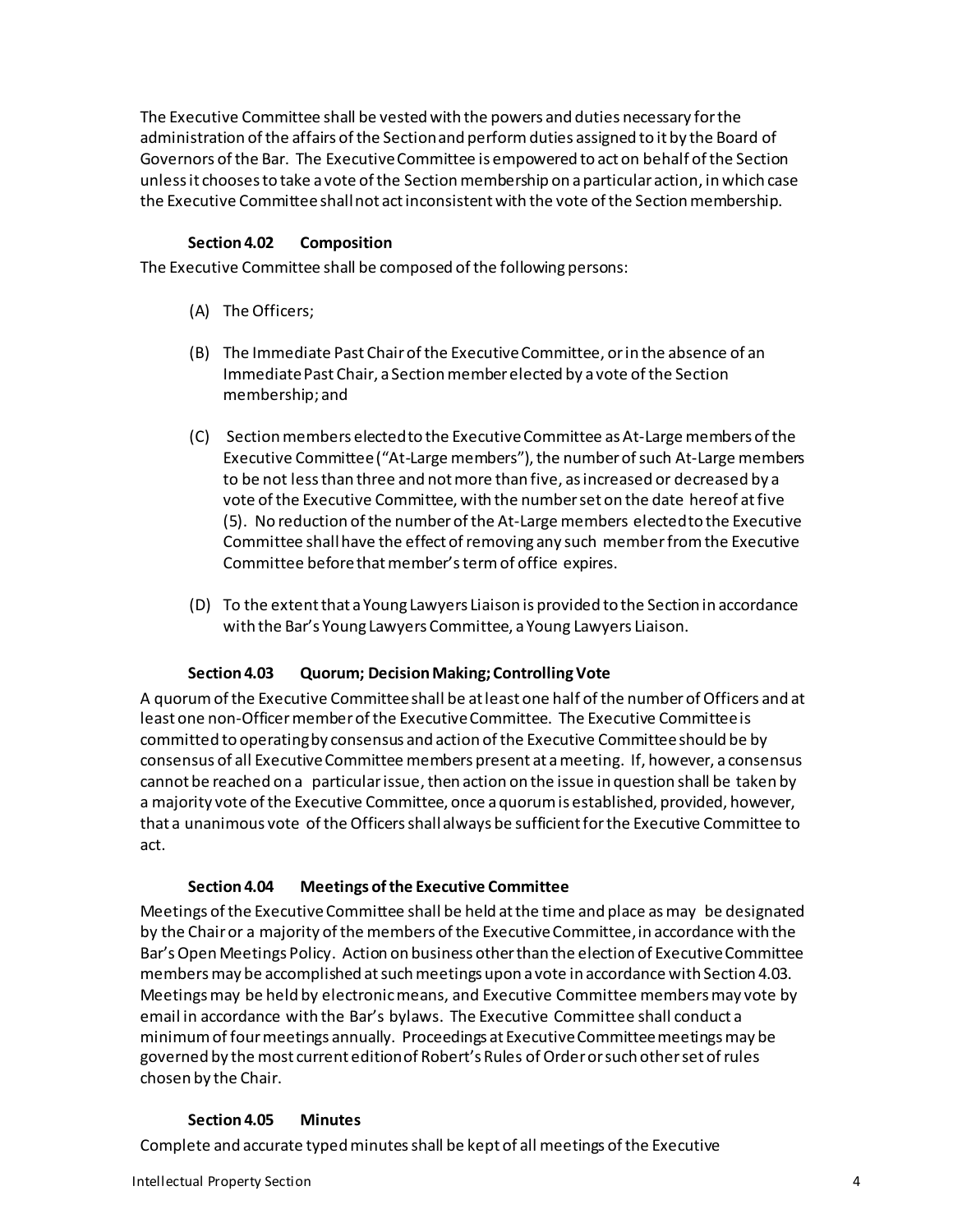Committee. A record set of final approved minutes shall be maintained at the Bar offices. All recorded minutes shall be formally approved by the Executive Committee, and shall be signed by the Secretary-Treasurer certifying that such minutes are as approved by the Executive Committee.

## **Section 4.06 Term Limits**

- (A) No Officerofthe Executive Committeemay be elected to serve more than one (1) termin the same position on the Executive Committeewithout stepping down from the Executive Committee for atleast one (1) year;
- (B) At-Large-member termsshall be for a two (2) yearterm, withAt-Large members having the option, at the expiration of their first term, of continuing to serve for a second two (2) yearterm, for a potential total of four(4) years;
	- (1) Each At-Large member who, at the end of that member's term(s),has not been elected to an Officer position shall resign from the Executive Committee.
	- (2) If an At-Large member has served as such for a total of four (4) years and, at the end of that member's terms, has not been elected to an Officer position, that member, before again being eligible for nomination to an At-Large member position, must step down from the Executive Committee for at least one (1) year.

# **Section 4.07 Removal**

A member of the Executive Committee may be removed when at least two-thirds of the voting members of the Executive Committee vote to remove the member. If a member of the Executive Committee is so removed, the Executive Committee shall prepare and communicate to the Section membership a notice disseminating the associated details of the removal including the date of the vote, the voting members, the effective date of the removal, and the grounds for the removal. Acceptable grounds for removal include, but are not limited to, regular absence from Section Executive Committee meetings and events, failure to perform duties, unprofessional or discourteous conduct or whenever, in the Executive Committee's judgment, the Executive Committee member is not acting in the best interest of the Section membership.

# **ARTICLE V. MEMBERS OF THE EXECUTIVE COMMITTEE**

#### **Section 5.01 Officers**

The Officers of the Executive Committee of the Section shall be the Chair, the Chair-elect and the Secretary-Treasurer.

#### **Section 5.01.A Chair**

The Chair shall serve a one-year term. The Chairshall preside at all meetings ofthe Section and ofthe Executive Committee; formulate and present at each annual meeting of the Bara report ofthe work of the Section for the then past year; and performsuch otherduties as usually pertainto the office oras may be delegated by the Executive Committee.

#### **Section 5.01.B Chair-elect**

The Chair-elect shall serve a one-year term. Upon the death, resignation, or during the disability, or upon refusal to act, of the Chair, the Chair-elect shall perform the duties of the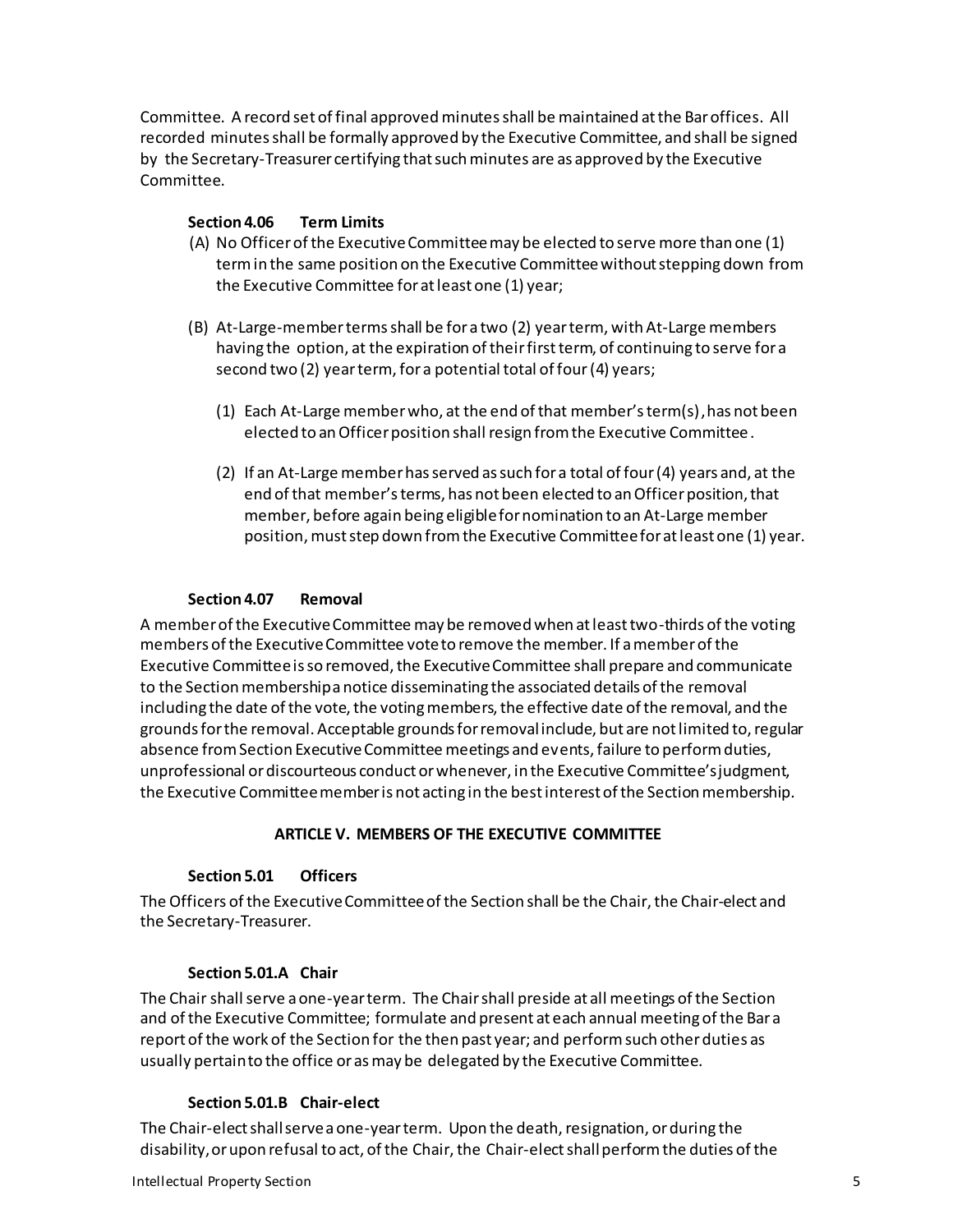Chairforthe remainderofthe Chair'sterm, exceptin case ofthe Chair's disability and then only during so much of the termas the disabilitycontinues.

# **Section 5.01.C Secretary-Treasurer**

The Secretary-Treasurer shall serve a one-year term. In conjunction with the Chair and as authorized by the Executive Committee, the Secretary-Treasurershall:

- (A) Review Section financial statements provided by the Bar, including for accuracy and comparison to the Section's annual budget, and report on the Section's finances at meeting(s) of the Executive Committee;
- (B) Work with the Bar to ensure that the Section complies with Bar fiscal policies and procedures, and to prepare the Section's annual budget;
- (C) Take accurate and complete minutes at each meeting of the Section and each meeting of the Executive Committee;
- (D) Provide approved minutes to the Bar for publication and record retention; and
- (E) Hold and preserve all other books, papers, documents and other property of the Section.

# **Section 5.05 Non-Officers**

The non-Officer members of the Executive Committee of the Section shall be the Immediate Past Chair, the At-Large Members of the Executive Committee, and to the extent that a Young Lawyers Liaison is provided to the Section in accordance with the Bar's Young Lawyers Committee, a Young Lawyers Liaison.

# **Section 5.05.A Immediate Past Chair**

The Immediate Past Chair shall serve a one-year term. The Immediate Past Chair should participate in Executive Committee Meetings and other Section activities, and the Immediate Past Chair should endeavor to remain available as a source of knowledge and advice to the Executive Committee.

#### **Section 5.05.B At-Large Members ofthe Executive Committee**

At-Large members ofthe Executive Committeeshall actto furtherthe purposes of the Section, in accordance with these Bylaws and the Bar's bylaws. At-Large membersshall be divided into two classes, designated ClassI, and ClassII. At-Large members whoseterm begins in odd numbered yearsshall be in ClassI. At-Large members whose termbegins in even numbered yearsshall be in ClassII.

#### **Section 5.05.C Young Lawyers Liaison**

To the extent that a Young Lawyers Liaison is provided to the Section in accordance with the Bar's Young Lawyers Committee, the Liaison shall be a non-voting member of the Executive Committee. The Liaison shall work with the Executive Committee to promote the activities of the Section to young lawyers, but shall have no powers or other authority to act on behalf of the Section or the Executive Committee.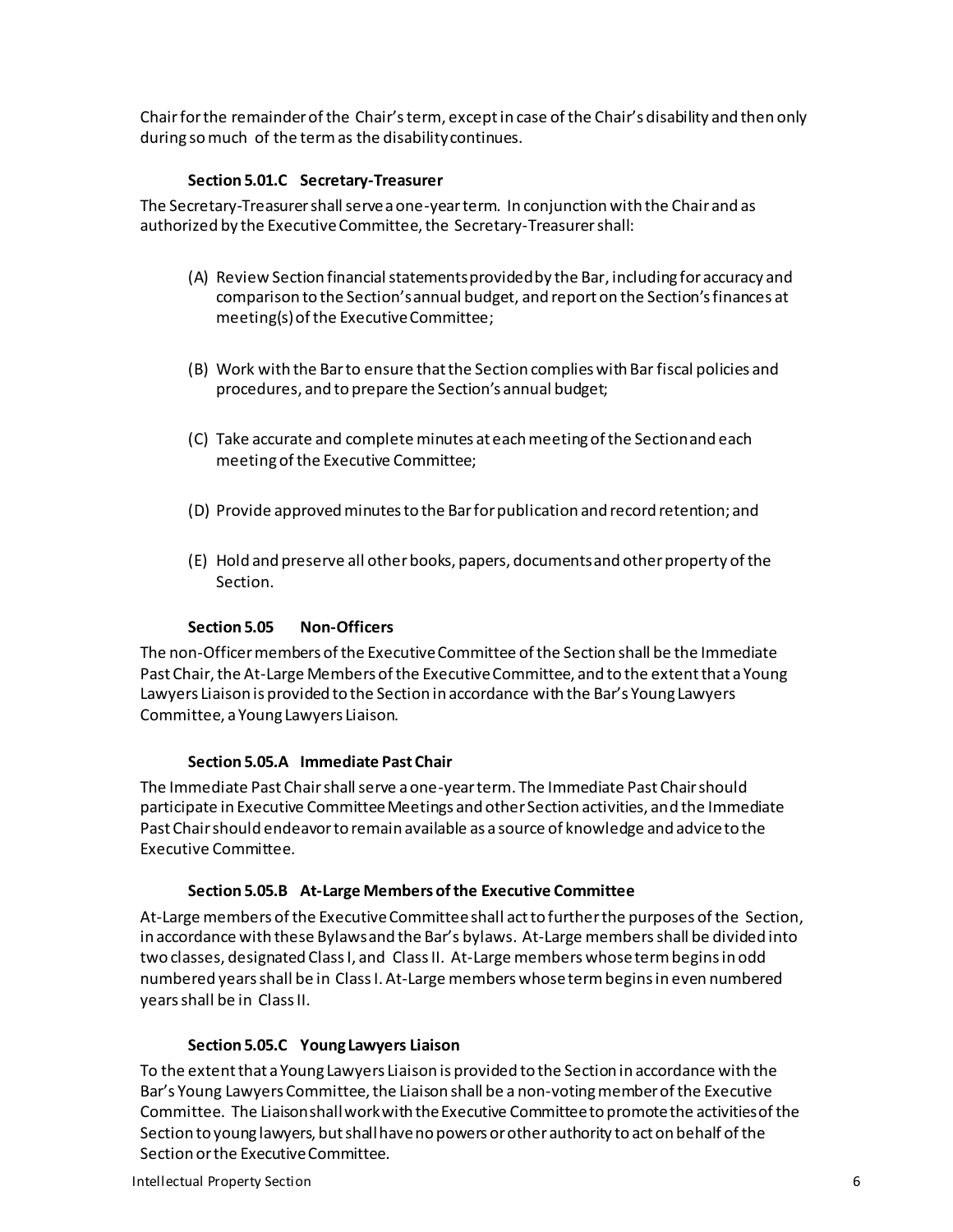# **ARTICLE VI. ELECTIONS**

**Section 6.01 Election of OpenAt-Large Executive Committee Member Positions** Each year, the Section membership shall elect, fromamong the voting members of the Section, persons to fill any open At-Large Executive Committee member positions. The candidate(s) who receive the most votes will be elected to the open position(s). The elected person(s)' At-Large memberterm shall begin October 1 of that year.

# **Section 6.02 Election of Open Officer Positions**

Each year, the Section membership shall elect, from the among the At-Large members of the Executive Committee who have served for at least one full year, persons to fill any open Officer position(s). If there are no eligible At-Large candidates, the Section membership may fill the open Officer position(s) by electing person(s) from among the voting members of the Section. The elected person(s)' Officer term shall begin October 1 of that year.

# **Section 6.03 Officer Position Rotation**

Upon election, the Secretary-Treasurer shall serve a one-year term as provided in Section 5.04 and Section 6.02. At the end of that term, the Secretary-Treasurer shall automatically become the Chair-elect, and shall serve a one-year term as provided in Section 5.03. At the end of that term, the Chair-elect shall automatically become the Chair, and shall serve a one-year term as provided in Section 5.02. At the end of that term, the Chair shall become the last retiring Chair, and shall serve a one-year term as provided in Section 5.05.

# **Section 6.04 Nominationsfor Executive Committee Elections**

The Chairshall annually appoint, in November, a Nominating Committeeconsisting of no less than three of the Section's voting members. At least one of the appointees should not be a current member of the Section's Executive Committee. The Nominating Committeeshall prepare a list of nominations for open At-Large Executive Committee member positions, *i.e.*, to fill the positions of At-Large Executive Committee members who will step down from the Executive Committeeon September 30 of the following year, and to fill vacanciesthenexisting for unexpired terms. The committee shall also prepare a list of nominations for open Officer positions in accordance with Section 6.02. The Nominating Committee shall present its list(s) to the Executive Committee at an Executive Committee meeting occurring no later than in March of the same Bar fiscal year. The Executive Committee will select final nominees from the Nominating Committee's list(s) at its March meeting.

The Executive Committee should reflect diverse perspectives. To assist this, all such applicants will apply through an electronic application process administered by the Bar when such electronic application process is available. The application form in the electronic application process administered by the Bar will, on a voluntary basis, solicit information including, but not limited to, the person's ethnicity, gender, sexual orientation, disability status, area of practice, years of practice, employer, number of lawyers in law firm, previous involvement in section activities, and skills or knowledge relevant to the position. Any such applicants that apply through the Bar's electronic application process will be considered by the Nominating Committee. The Nominating Committee should actively take factors of diversity into account when making recommendations to the Executive Committee.

The Executive Committeemay also solicit, each year, from the Section's members, nominations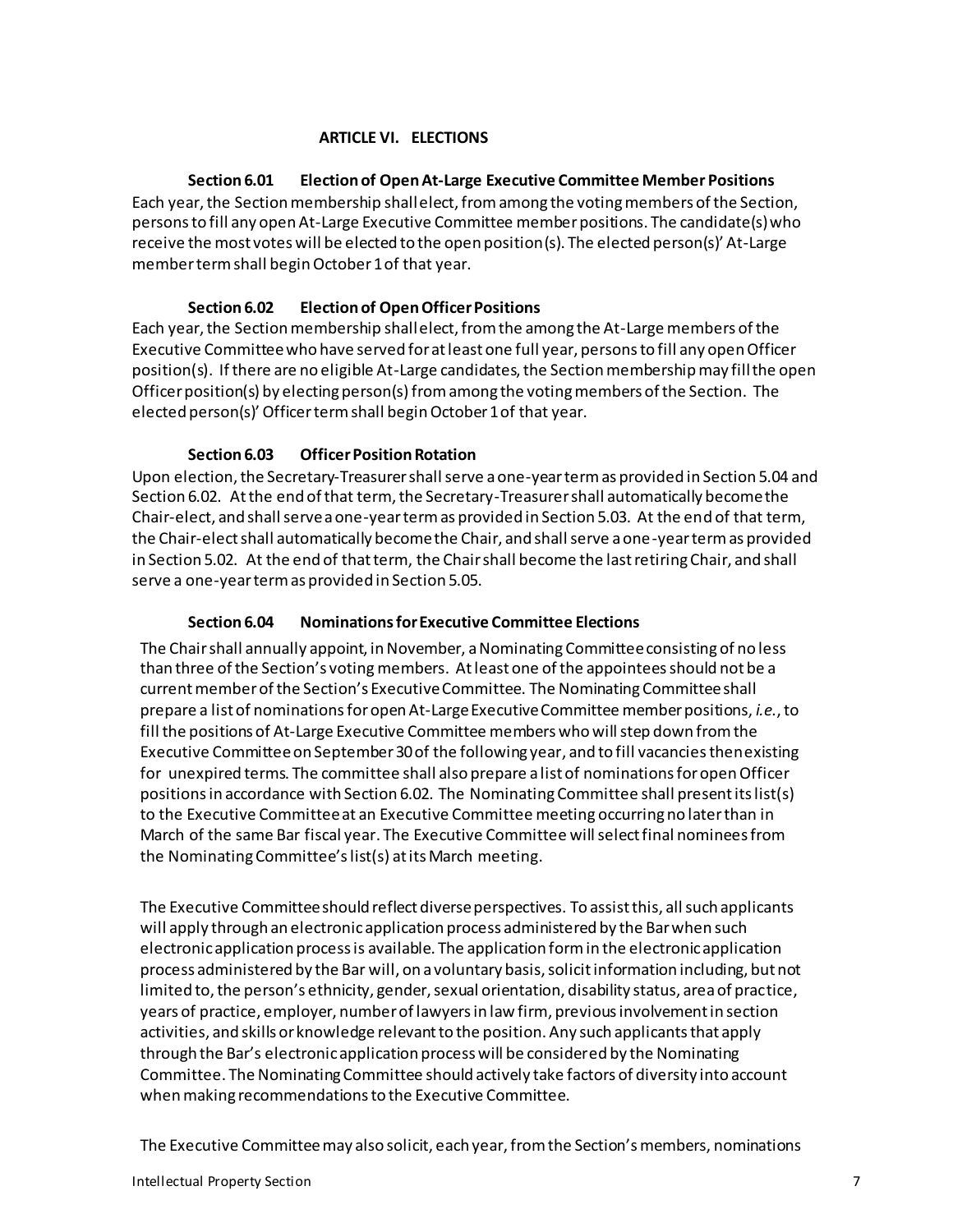for open positions to the Executive Committee (hereinafter, "Solicitation Process").The Solicitation Process will be by way of a call for applications for nominees. The Solicitation Process will commence March 1 of each year and will close no later than March 31. If more than three applications are submitted in any given year, the Executive Committee shall review the applications and select three final nominees from the applications based on demonstrated interest and excellence in the area of intellectual property law, commitment to service, and factors of diversity.If three or fewer applications are submitted in any given year, the three applicants shall be the final nominees from the Solicitation Process, unless one or more of the applicants is not eligible, pursuant to these Bylaws, for the applicable open position(s), in which case the ineligible applicants shall not be included in the list of final nominees.

The Executive Committee shall approve a list of nominees for the open Executive Committee positions no later than the end of April each year. The list of nominees shall include the final nominees from the Nominating Committee process and the final nominees from the Solicitation process.

# **Section 6.05 Manner of Executive Committee Elections**

Elections of Executive Committee membersshall be held no earlier than April 1st of each year and no later than May 31 each Bar fiscal year. Only voting members of the Section may participate in these elections. Elections shall be administered by the Bar, using electronic means, unless the Section develops its own equivalent electronic election process.

In the event of a tie for an open position or position(s), the Section Executive Committee shall convene a special, in-person meeting of the Executive Committee at which an Officer of the Executive Committeewill flip a U.S. "Washington" quarter to determine the winner. If the quarter lands "heads," the nominee whose last name begins with the letter closest to "A" will win the toss; if the quarter lands "tails," the other nominee will win. In the event of a morethan-two-way tie, the tie-breaking process will consist of serial coin tosses, if necessary.

# **Section 6.06 Change in NumberofAt-Large Members**

Ifthe numberof At-Large membersis changed, any increase or decrease shall be apportioned between the At-Largemember classesso as to maintain the numberof At-Large membersin each class as nearly equal as possible, and any At-Large memberof any class elected to fill a vacancy resulting froman increase in such class shall hold office for a term thatshall coincide with the remaining termof that class, but in no case will adecrease in the numberof At-Large members shortenthe term of any incumbent At-Large member of the Executive Committee.

#### **Section 6.07 InterimAppointments**

In the event of a vacancy during the interimbetween elections, the Executive Committee shall appoint a successorto serve in the vacant position. At the next Section election, an election will be held, in accordance with these Bylaws, to elect a person to serve the remainder of the vacated term.

#### **ARTICLE VII. SUBSTANTIVE RESPONSIBILITIES**

#### **Section 7.01 Committees**

(A) The Chair is encouraged and empowered to appoint an Education& Communication Committee, a Legislation/Judiciary Committee, and a Networking & Membership Committee. The Chair may appoint such other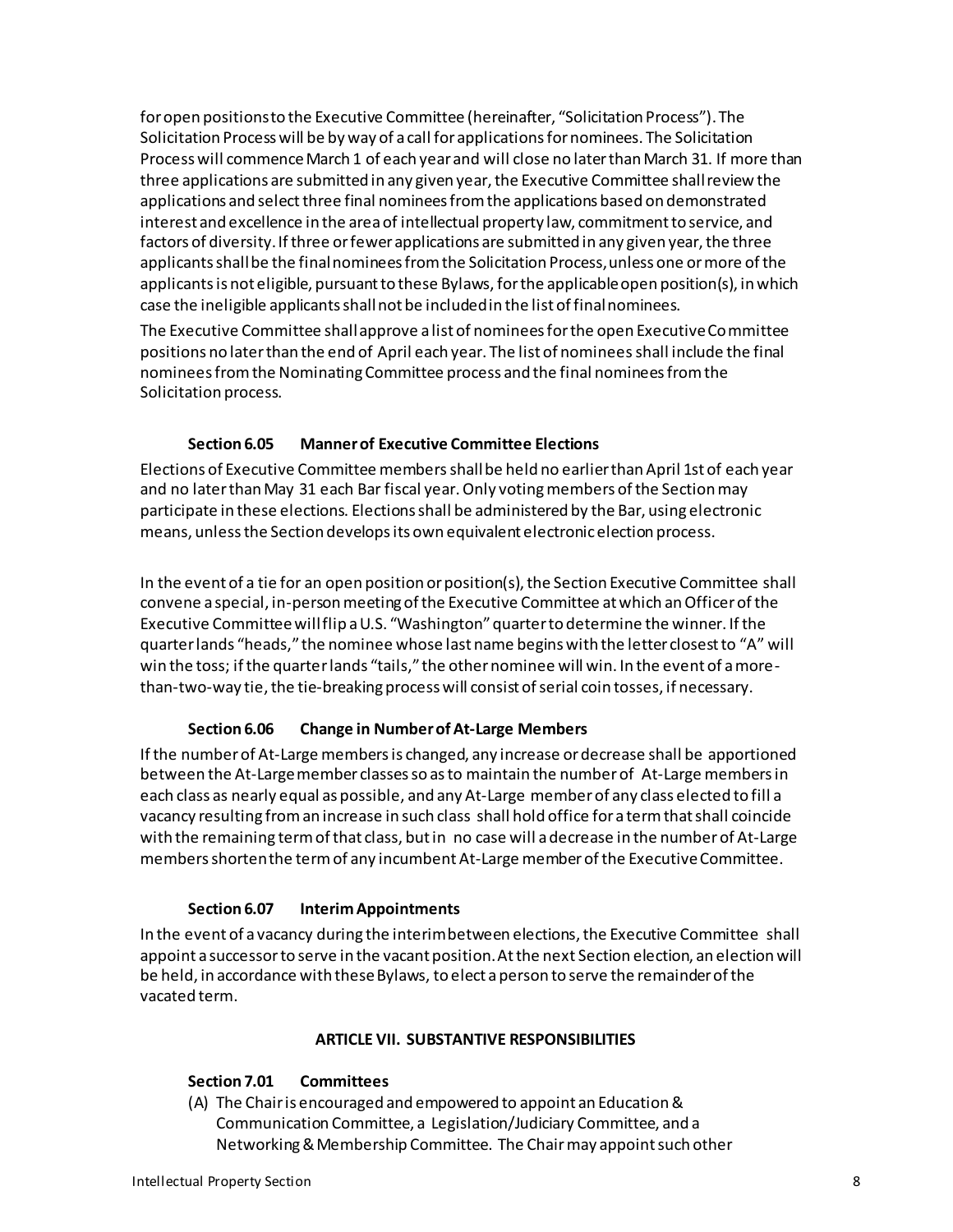committeesto performsuch duties and exercise such powers asthe Chair may direct;

(B) The Chair shall appoint atleast one Officerto each committee, and the chair ofthe committeeshall be a memberofthe ExecutiveCommittee.

## **Section 7.02** Budget Committee

The Executive Committee shall serve as the Budget Committee. The duties of the Budget Committee are to prepare abudgetin consonancewith the objectives of the Section for the expenditure of the Section funds.

#### **Section 7.03 Section Committees**

Meetings of the Section Committees must be recorded by way of minutes, which minutes must be submitted to the Secretary-Treasurer no later than thirty (30) days after the meetings have been held. Section Committees are authorized only to deliberate and report on the items or subject matter concerning which they were formed, unless authority to act on such items or subject matter has been delegated to the Section Committee by a vote of the Executive Committee, held in accordance with these Bylaws. Section Committee action must be approved by a majority vote of the Section Committee members, and a record of the vote must be recorded in the minutes of the Section Committee meeting at which such vote was conducted. At the first meeting of the Section Committee in each Section year, the Section Committee shall appoint, from among its members, a chair of the Section Committee to preside over Section Committee meetings.

#### **ARTICLE VIII. TERMINATION**

# **Section 8.01 Notice and Approval**

Upon any good cause determined by the Executive Committee, the Executive Committee may propose to the voting members of the Section a referendum to terminate the Section. At least thirty (30) days prior to any vote on any such referendum to terminate the Section, the Executive Committee shall send to the Board of Governors at the office of the Bar and to the Section membership a notice announcing the referendum and the material details associated with a vote for or against the referendum. The material details shall include, at least, a statement from the Executive Committee announcing the purpose of the referendum, the date or dates when voting members of the Section will be permitted to vote, the mechanism or mechanisms that will be available to voting members of the Section to cast a vote, and a date when the Section will be terminated if the referendum to terminate the Section is passed. The referendum to terminate the Section will be passed if at least two-thirds of all voting members of the Section cast a vote in favor of terminating the Section.

# **Section 8.02 Termination by the Board of Governors**

If the Board of Governors of the Bar determines that the Section will be terminated, merged, combined, or otherwise materially changed in its composition of members, its purpose set forth in Section 1.01, or its ongoing nature, the Executive Committee may prepare and communicate a statement to the members of the Section. The statement may include recommendations of the Executive Committee pertinent to the associated action of the Board of Governors of the Bar.

# **ARTICLE IX. AMENDMENTS**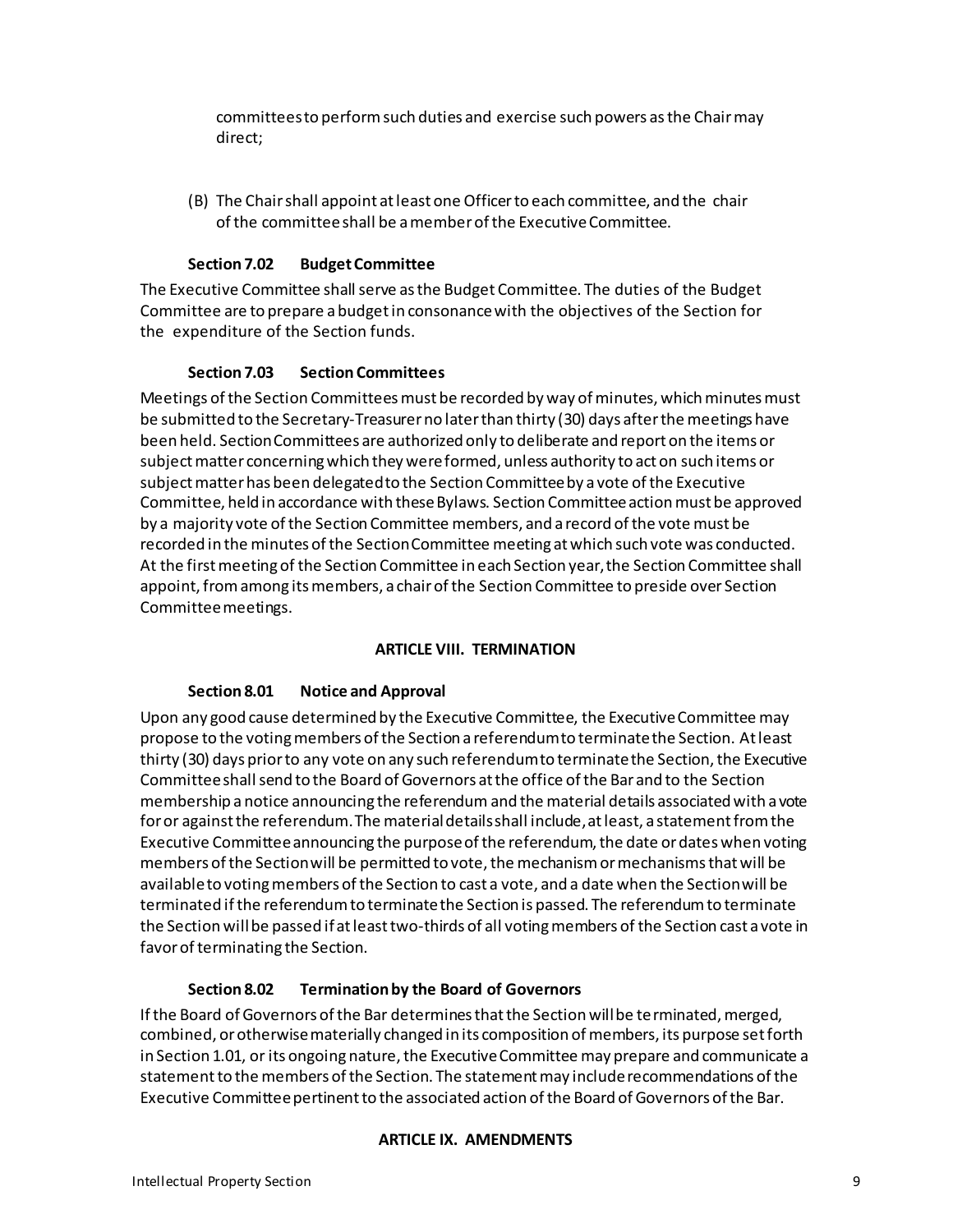# **Section 9.01 Notice and Approval**

These Bylawsmay be amended at any meeting of the Section upon thirty (30) days' written notice to the Section membership specifying the proposed amendment, by amajority vote of the members of the Section voting, or at an Executive Committee meeting by a unanimous vote of the voting Executive Committee members once a quorum is established, provided that no amendment shall become effective until approved by the Board of Governors ofthe Bar. Section members who have provided their email addressto the Bar may be notified of proposed amendments by email.

Aslast amended and approved by the WSBA Board of Governors on July 27, 2017. Prior amendments to these Bylaws have been approved by the Section membership on March 24, 1998, March 21, 2003 and March 11, 2010; the latter approved by the Board of Governors ofthe Washington State BarAssociation on June 4, 2010.